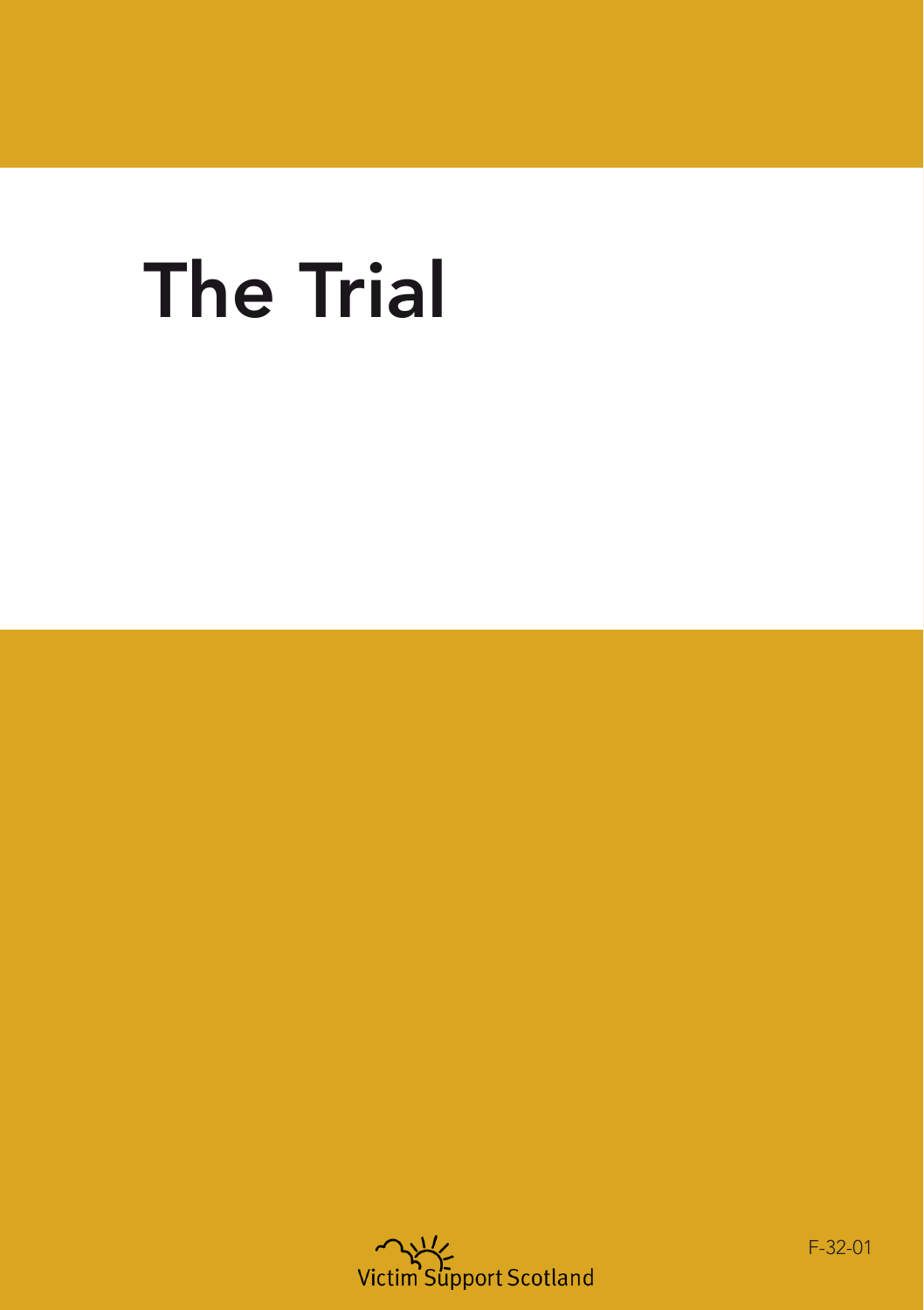### Indictment

(pronounced 'inditement')

This is the formal written accusation or charge made out in the name of the Lord Advocate. Since the Criminal Procedure (Scotland) Act 1995, the defence lodge any special defence at least 10 days before the trial. These documents are lodged in the hands of the Clerk of Justiciary in matters referring to the High Court.

# High Court

Murder and culpable homicide charges are always heard in the High Court by a Judge and jury of 15 people chosen at random from the community.

The evidence for the prosecution is presented by an Advocate Depute. A Defence Counsel will act for each accused person. Counsel will speak on behalf of the accused at the trial and before sentence is passed.

The accused person will state their plea of 'guilty' or 'not guilty'.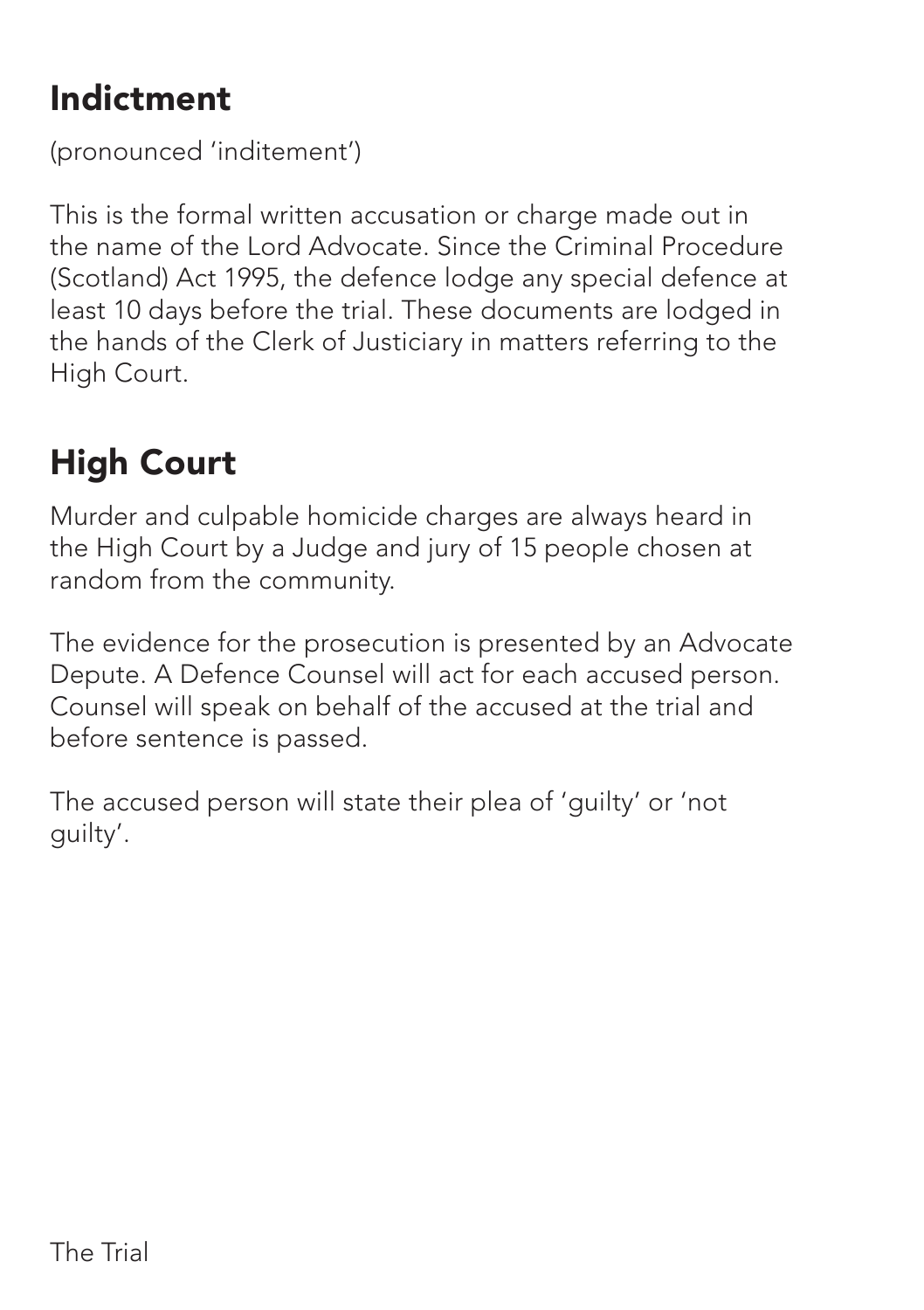If the accused person pleads quilty, there is no need for anyone to give evidence in court. The Advocate Depute will tell the Judge the facts of the case and the Judge may then pass sentence or may choose to do so at a later date. If sentencing is deferred (to be passed at a later date), VIA will inform the family when and where this will happen.

If the accused person pleads not quilty, then a trial will take place and witnesses will be called to give evidence. As explained above, a 'preliminary hearing' may be held before the trial to deal with issues (such as the availability of witnesses) that might otherwise delay the trial.

Family members are entitled to attend the preliminary hearing if they wish. Witnesses are advised not to attend as this may prejudice the case. The trial should go ahead on the date fixed at the preliminary hearing.

The High Courts are in Edinburgh, Glasgow and Aberdeen. High Court cases are also heard in Sheriff Court buildings across Scotland. Your case may not be heard in the court closest to you. Preliminary hearings are only held in Glasgow and Edinburgh.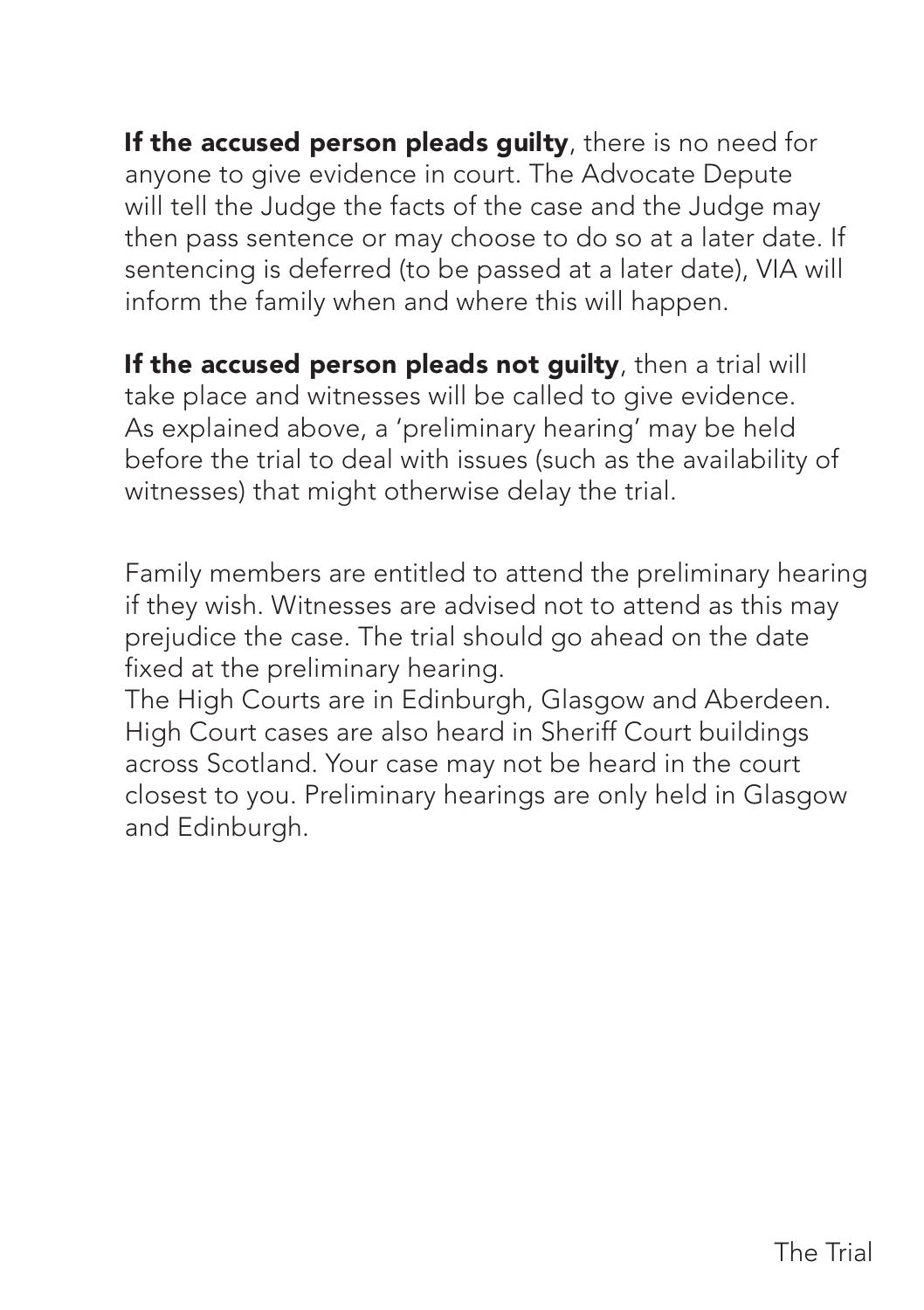## Attending Court

Family and friends can attend all court proceedings except when the accused

- First appears in court ("appears on petition")
- Appears for "full committal" (if remanded in custody at their first appearance)

Both of these hearings are held in the Sheriff Court in private.

There may be times when the Judge may clear the court (except for legal staff) for example when there are legal arguments that need to be discussed in private, or a child witness is giving evidence.

Witnesses in the case, will not be able to sit in the public gallery of the courtroom until after they have given evidence. Witnesses are also asked not to attend the preliminary hearing as this could harm the case.

Witness will not be able to discuss the case or statements with other witnesses, or listen to court proceedings, until they have given evidence.

The Judge can ask anyone to leave the court if their behaviour is disruptive. They can also restrict movement to and from the courtroom during their "charge to the jury".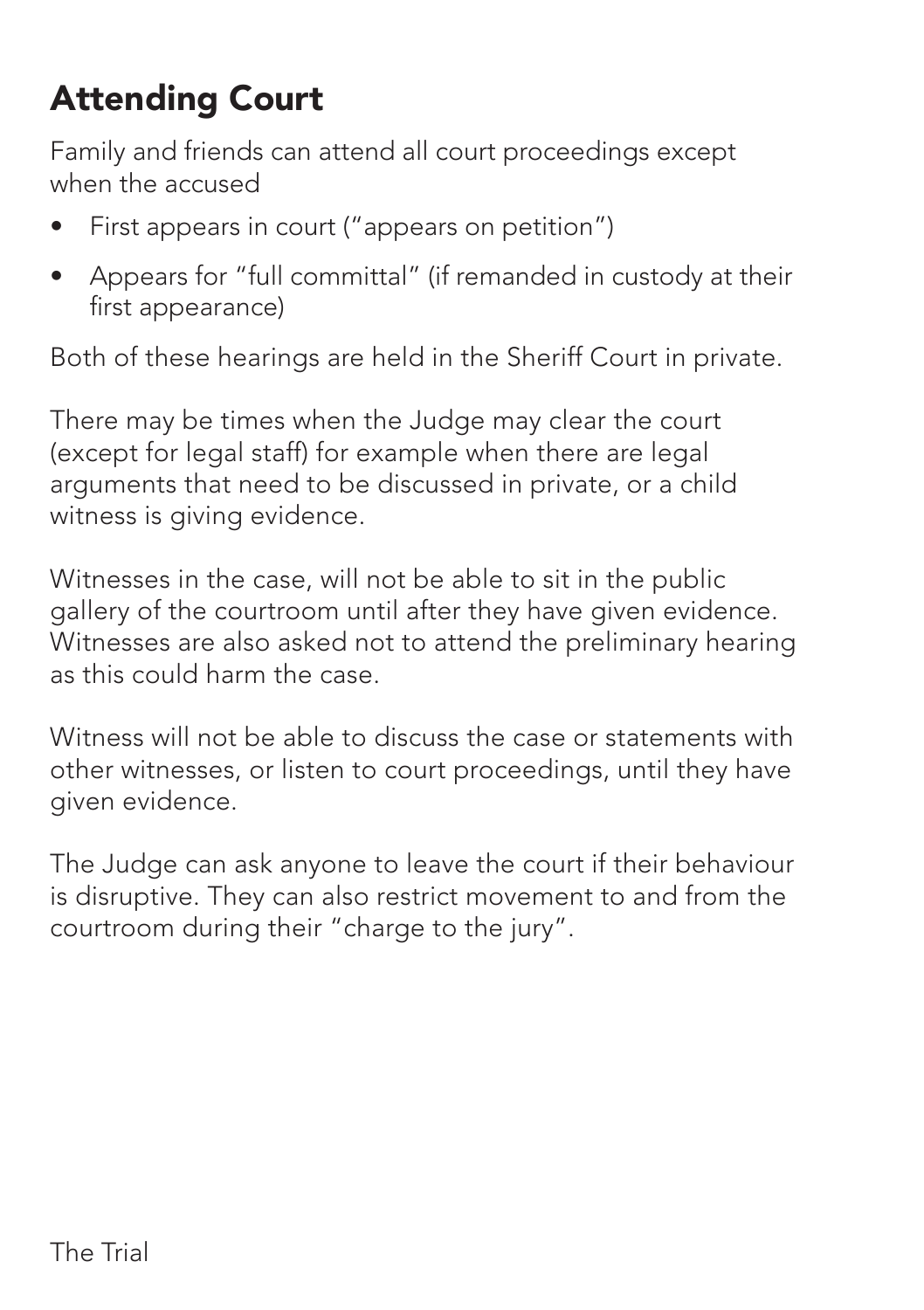#### **Verdicts**

The accused may be found guilty or not guilty. Alternatively, the jury may reach a 'not proven' verdict which is also a verdict of acquittal. For the accused to be found guilty of a charge, a majority of the jury (at least 8) must choose this verdict.

For verdicts of not guilty and not proven, a majority (at least 8), must choose this verdict. These verdicts have the same effect and mean that the accused is free to go and cannot be tried on the same charges again.

It is worth noting that

- If someone is found guilty of murder, the court must impose a sentence of life imprisonment
- The Judge has to state the minimum period to be served before the person can apply for parole (early release from a prison sentence).This minimum period is called the 'punishment part'
- If someone is found guilty of culpable homicide, the maximum penalty open to the court is life imprisonment. But the court rarely imposes the maximum sentence and may impose a much lower penalty
- Sometimes courts find the accused not guilty of a serious charge but guilty of a lesser charge, such as assault